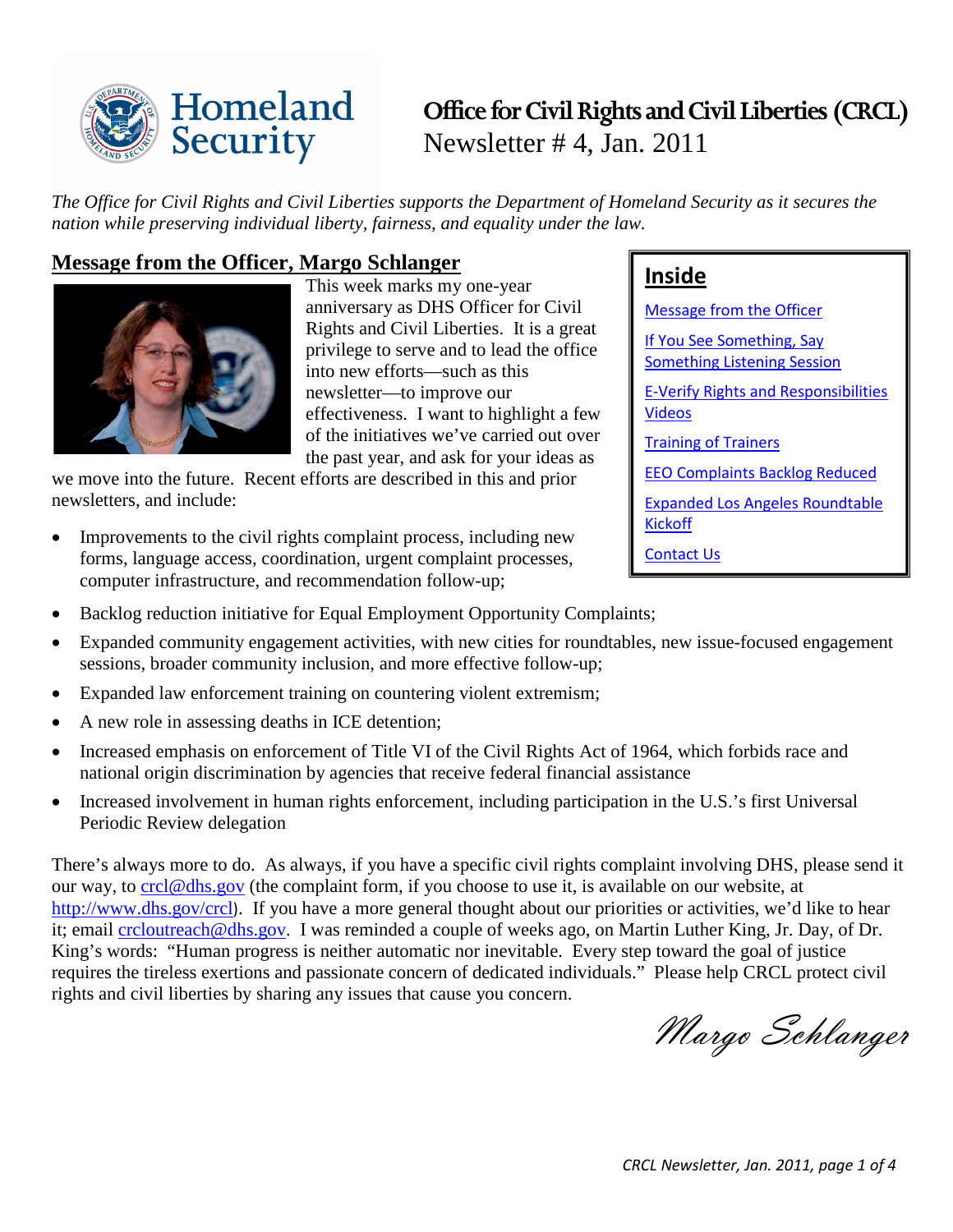## <span id="page-1-0"></span>**If You See Something, Say Something Listening Session**

 Special Advisor to the Secretary for Information Sharing. The expansion of the national campaign is designed to On Jan. 19, a wide range of community stakeholder organizations attended a listening session on the DHS "If You See Something, Say Something" campaign, hosted by CRCL Officer Margo Schlanger; DHS Chief Privacy Officer Mary Ellen Callahan; Amy Kudwa, Deputy Assistant Secretary, Office of Public Affairs; and John Cohen, engage America's businesses, communities, and citizens to remain vigilant and play an active role in keeping the country safe.



**"If You See Something, Say Something" meeting image** 

During the event, DHS leaders briefed stakeholders on the campaign and engaged in discussion regarding the "If You See Something, Say Something" campaign, as well as the Nationwide Suspicious Activity Reporting Initiative and other related topics. The event provided DHS officials invaluable insight on the protection of civil rights and civil liberties and the campaign, assisting DHS to better secure the nation while preserving individual liberty, fairness, and equality under the law.

## <span id="page-1-1"></span>**E-Verify Rights and Responsibilities Videos**



 information about rights and responsibilities for employers and workers verify the employment eligibility of their employees after hiring them. Last year, USCIS and CRCL co-produced two educational videos sharing participating in E-Verify, an electronic program through which employers

The [Employee Rights and Responsibilities](http://www.uscis.gov/portal/site/uscis/menuitem.5af9bb95919f35e66f614176543f6d1a/?vgnextoid=8e8e5bf7aa347210VgnVCM100000082ca60aRCRD&vgnextchannel=51ee4df6afc67210VgnVCM100000082ca60aRCRD) video emphasizes the rights of employees when employers use E-Verify. The video describes an employee's right to contest an initial mismatch without suffering any adverse job action, such as loss of pay or training, or termination or suspension. The video also

provides important contact information for employees to obtain assistance and to file complaints alleging unlawful discrimination.

The [Employer Responsibilities and Workers Rights](http://www.uscis.gov/portal/site/uscis/menuitem.5af9bb95919f35e66f614176543f6d1a/?vgnextoid=8e8e5bf7aa347210VgnVCM100000082ca60aRCRD&vgnextchannel=51ee4df6afc67210VgnVCM100000082ca60aRCRD) video, aimed at employers, makes clear the employer's responsibility to use E-Verify properly and in a non-discriminatory manner. The video highlights areas where potential problems may arise, including the issuance and resolution of initial mismatches.

Visit [www.uscis.gov/everify](http://www.uscis.gov/everify) to learn more about the E-Verify program.

#### <span id="page-1-2"></span>**Training of Trainers**

 centers. In 2010, CRCL, the DHS Privacy Office and the Information CRCL's training section, the CRCL Institute, develops and delivers tailored training to improve the Department's capacity to protect America while respecting civil rights and civil liberties. In compliance with the Implementing Recommendations of the 9/11 Commission Act of 2007, CRCL provides training on privacy, civil rights, and civil liberties for all DHS officers and intelligence analysts at state, local, and tribal fusion



Civil Rights & Civil Liberties **Fusion Center Training** 

 fusion center staff with a foundation of core concepts regarding privacy, civil rights and civil liberties in the ISE. Sharing Environment (ISE) Program Manager partnered to develop a Train–the-Trainer (ToT) program to provide The ToT program develops a cadre of privacy, civil rights, and civil liberties officers at fusion centers throughout the country. In 2010, the ToT program trained 69 officers from 65 designated fusion centers. This training will continue throughout 2011. Visit the [CRCL Institute](http://www.dhs.gov/xabout/structure/gc_1282160124874.shtm) to learn more about CRCL's training programs.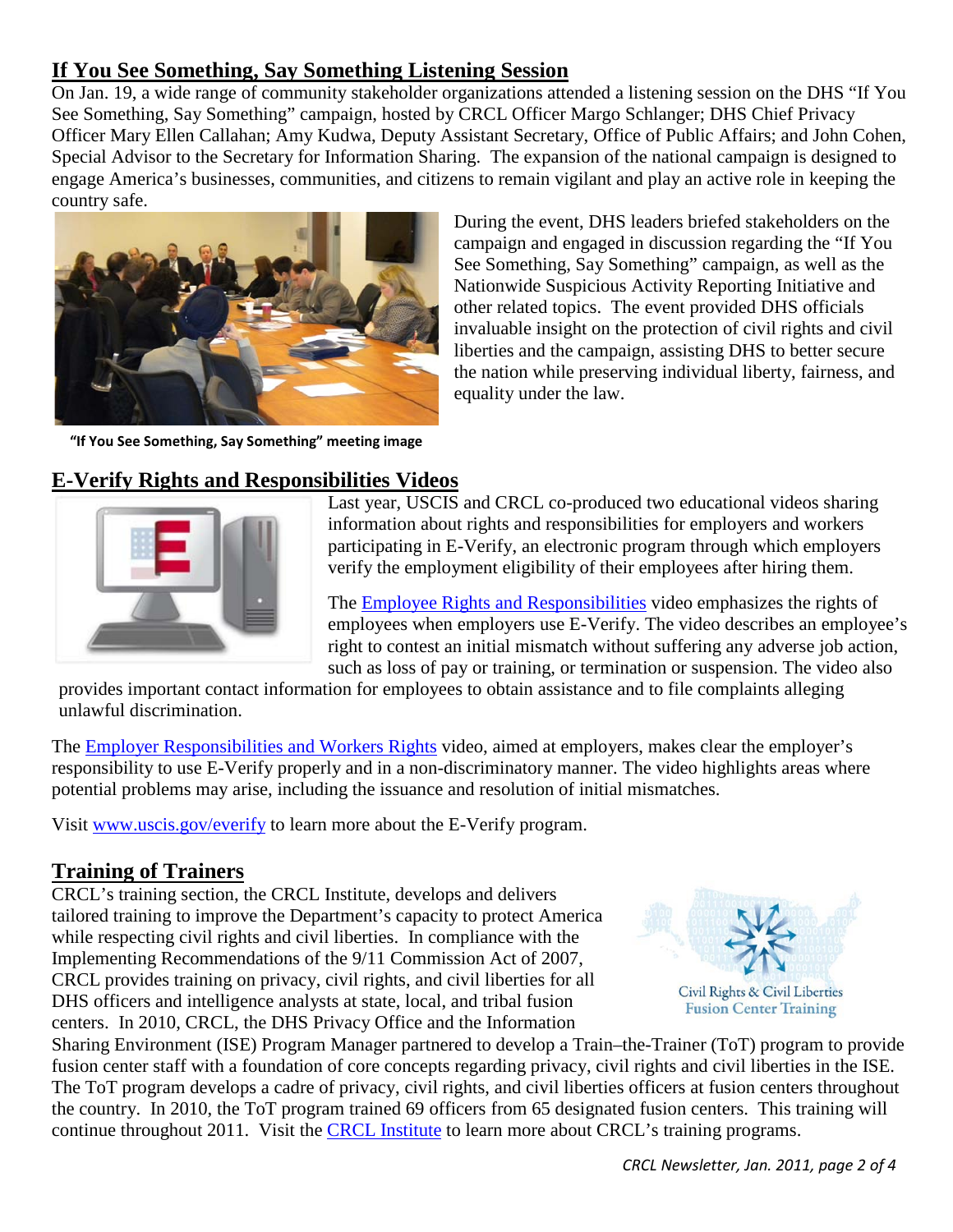## <span id="page-2-0"></span>**EEO Complaints Backlog Reduced**



 the Department. In the course of the effort, decrease. The backlog is long-standing and Over the last several months, CRCL's EEO and Diversity Division has focused on eliminating the backlog of EEO complaints awaiting Final Agency Decisions (FADs) by we reduced DHS's inventory of pending EEO complaints from 492 in May 2010, when the plan was initiated, to 112 at the end of last month—over a three-quarters peaked in December 2008; we are now on track to eliminate it by July 2011.

#### <span id="page-2-1"></span>**Expanded Los Angeles Roundtable Kickoff**

 Angeles where diverse ethnic and community-based stakeholders met with federal, state, and local government community organizations. During the meeting, local government representatives discussed updates and new On Jan. 13, CRCL's Community Engagement Section kicked off its expanded community roundtable in Los representatives to discuss civil rights and civil liberties issues affecting the communities. The expanded roundtable gathered leaders from American Arab, Muslim, Sikh, South Asian, Somali, Latino, and Asian initiatives, such as plans to better engage youth groups using social media. Community stakeholders provided updates and discussed a variety of topics concerning members of their communities.

CRCL's community roundtables provide a forum for government and community leaders to communicate information about federal programs and policies and involve into the policymaking process community ideas and issues relating to civil rights and civil liberties.

 This is first of several expanded roundtables that CRCL will lead in coming months throughout the country. Visit the CRCL [Community Engagement Section](http://www.dhs.gov/xabout/structure/gc_1273873058706.shtm) to learn more about CRCL's outreach programs.



**Los Angeles Roundtable Flier**